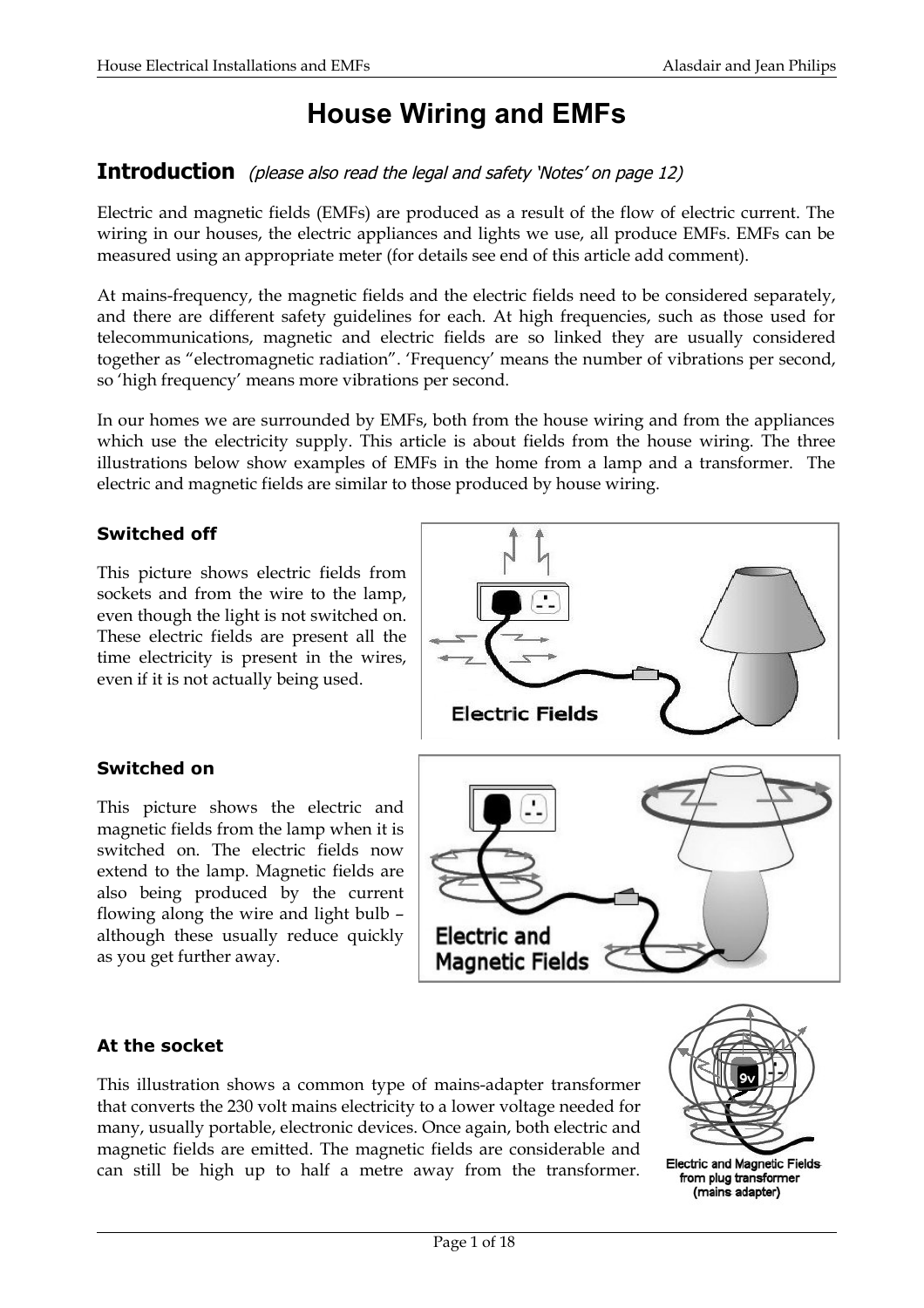Sometimes transformers are built into radios and music players and are actively emitting magnetic fields all the time the player is plugged into the mains, even when it is not actually in use.

A magnetic field is produced whenever an electrical current flows. The larger the current, the higher the magnetic field produced. A mains electricity electrical circuit effectively starts and ends at the local electricity substation transformer. The supply from the substation feeds the building's electricity meter, main switch, consumer unit ("fuse box") and final circuits. If the outward and return currents are be equal and flow in the same cable (wire bundle), as they should be, then the magnetic fields produced in the house rooms should be negligible.

### **What are normal EMFs?**

The magnetic fields in the house, with the electricity switched off, should be as low as possible and are usually less than the UK average of 0.04 microtelsa (μT). For detached houses set back from the road, the average fields from outside sources is about 0.02 μT. For flats and for terraced houses right up to the pavement have higher fields, however if they are about about 0.1 μT then an external electrical supply fault should be suspected.



External 'faults' are caused by many things, but the commonest are Neutral and Earth currents flowing in the wrong conductors and in metal water and gas pipes. When all "go" and "return" currents travel together in the same cable, or bundle of cables, then magnetic fields fall off very rapidly as you move away from the cables. If they don't run together then much higher than usual magnetic fields can extend over wide areas. There is little that you can do to reduce such fields other than pester you local electricity distributor to investigate them and, hopefully, correct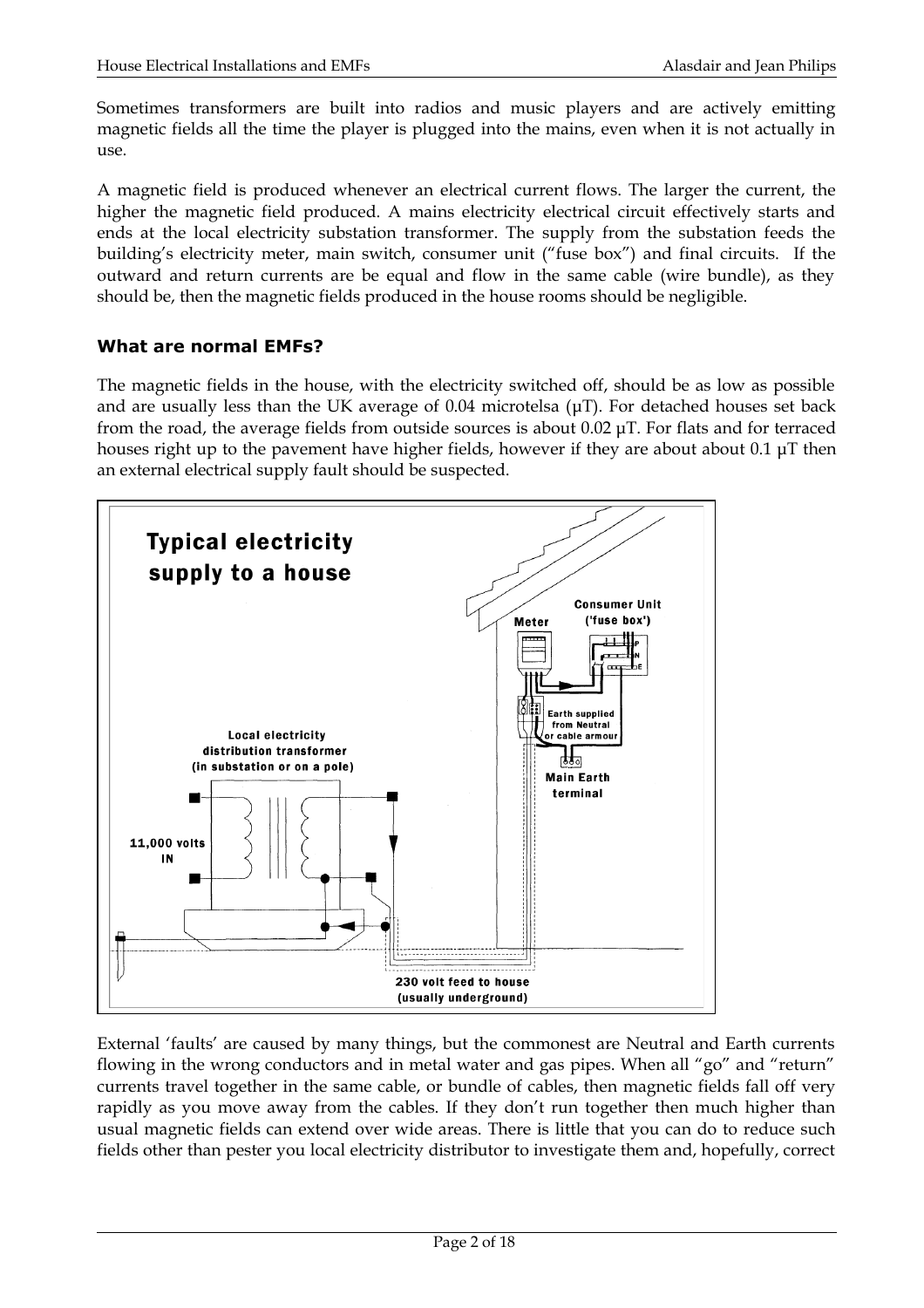the worst faults. See "External Net Currents" later in this document for more technical information about this.

In most cases, a cable supplying 230 volts single-phase power will have three conductors; phase and neutral conductors providing the outward and return paths for the current and a safety (protective) earth conductor. The protective conductor usually carries virtually no current except under fault conditions, although some small currents are to be expected from capacitive circuit devices. The protective earth conductor is there to provide an alternative path back to the source for the electricity if a fault to earth occurs. This conductor is usually an uninsulated wire in normal circuit cables but is fitted with green and yellow (or just green on older cables) plastic sleeving at its ends.

The Neutral conductor is connected to earth at the local electricity substation (and sometimes elsewhere, too, under "protective multiple earthing" [PME] schemes) and is used to carry the returning current. This wire is now coloured blue in the UK (compulsory by April 2006 for new installations). It used to be black, which is the colour that will be still be found in most building wiring (installed in 2005 and earlier).

The third wire is the "Live", "Line" or "Phase" conductor and this has the electric pressure (i.e. the voltage) on it and it is the source of the current used to power electrical equipment. This wire now has brown insulation in the UK (compulsory since April 2006 for new installations). It used to be red, which is the colour that will be still be found in most building wiring (installed in 2005 and earlier).

The easiest way for an electrician to check the circuits for current flows is by using a clamp-ammeter around the cable. Although this is best done around the Phase/Line and Neutral conductors only, this is not always easy to do. However, in practice, a very good indication is usually obtained by using the clamp-meter around the whole (twin & earth) cable. This is because discontinuities in Line or Neutral will still show up and also any leakage to earth rarely stays in that specific earth conductor. The clamp-meter reading should rarely show more than 0.01 A (10 mA), even when the circuit is loaded using a high load such as an electric kettle or a 3 kW fan heater. If it does, then there is a wiring fault which will be causing elevated magnetic fields.



Final "ring" circuits usually feed the socket-outlets in UK homes. These "rings" of cable always give rise to higher magnetic fields than simple "radial" or "tree and branch" wiring. A tree or radial circuit forces the return current to travel back down the same piece of cable. A "ring" final circuit is not required, but is recognised, in BS7671 (IEE/IET Wiring Regulations) and is what most electricians traditionally install. They were originally introduced after the second World War in order to minimise the use of copper wire while at the same time allowing for a number of electrical heaters, etc, to be used at the same time.

In a "ring" final circuit, the wires are laid out in a circle (more or less), starting and finishing at the consumer unit (fuse box). This means that current used from a socket-outlet has two possible ways to flow to and from the consumer unit. Currents may not flow equally both ways around the ring, so the magnetic fields produced may not cancel, and the cables then radiate these higher magnetic fields into the room and the adjacent rooms.

At every socket-outlet two cables are joined. A small difference in the impedance back each way to the consumer unit around the loop will cause a problem almost as bad as a poor connection.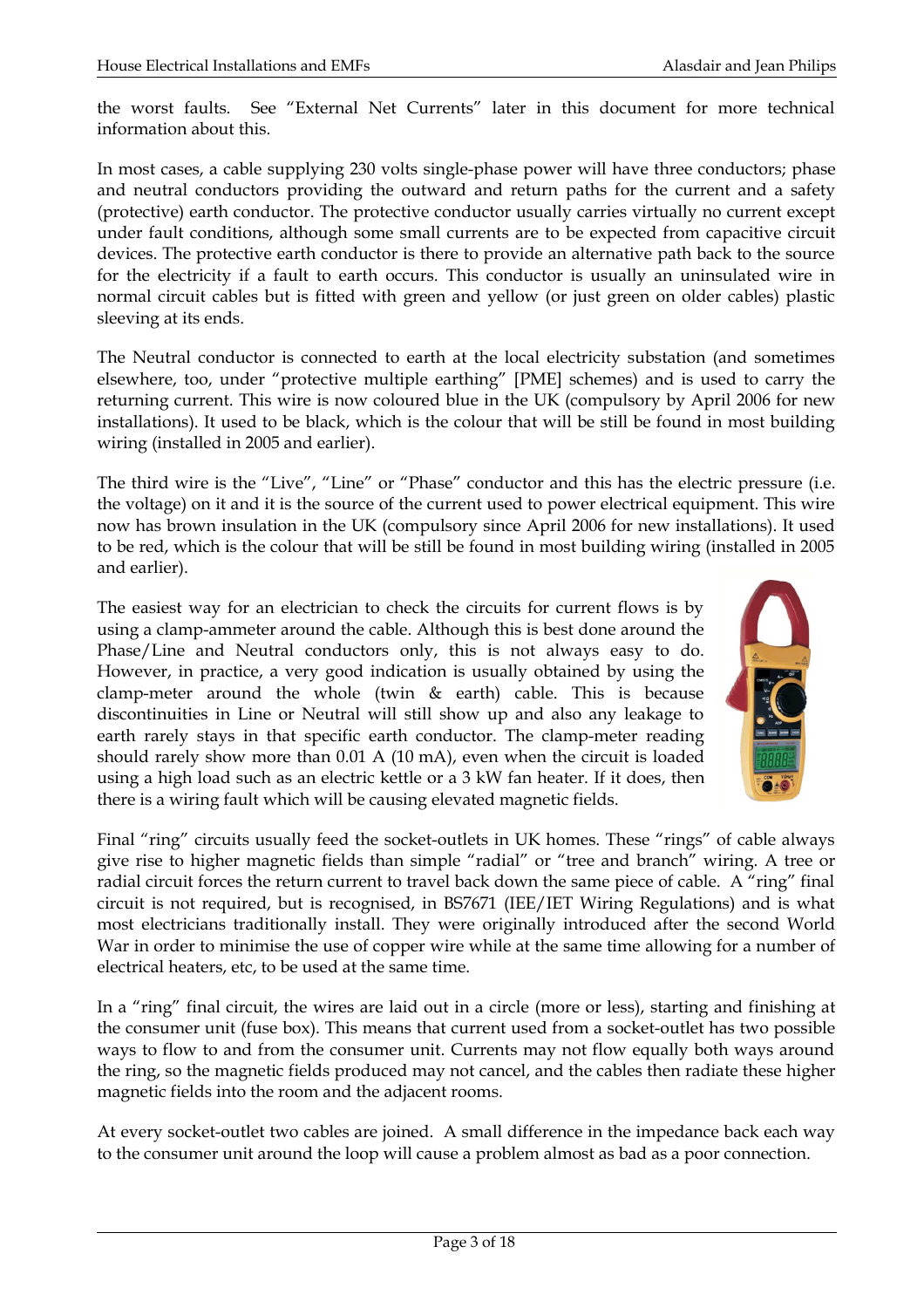A final "ring" circuit is usually protected against overload current above 30/32 amps, while the cable is nominally rated at only 20 amps. Multiple "plug-in" electric heaters are other "plug-in" high amperage loads are now rarely used and it is now most unlikely for the total load on a ring circuit in a house to exceed 20 amps, meaning that a radial circuit with a 20 amp circuit-breaker can be used instead in most areas, except in a kitchen where higher loads are more often used.

A circuit can pass the required BS7671 tests but can still have a poor ratio of resistance between different sections of the circuit, leading to unnecessarily high magnetic fields. BS7671 requires ring circuits to be tested by cross connecting line and neutral to form a figure of 8 loop and then resistance readings taken between phase and neutral at each socket, which should be substantially the same. This may detect the asymmetry in resistance that is the problem here, but a ratio of 0.1 to 0.01 ohms will cause a 10:1 split in current flow, hence elevated magnetic fields, as surely as a ratio of 1 to 0.1 ohms.

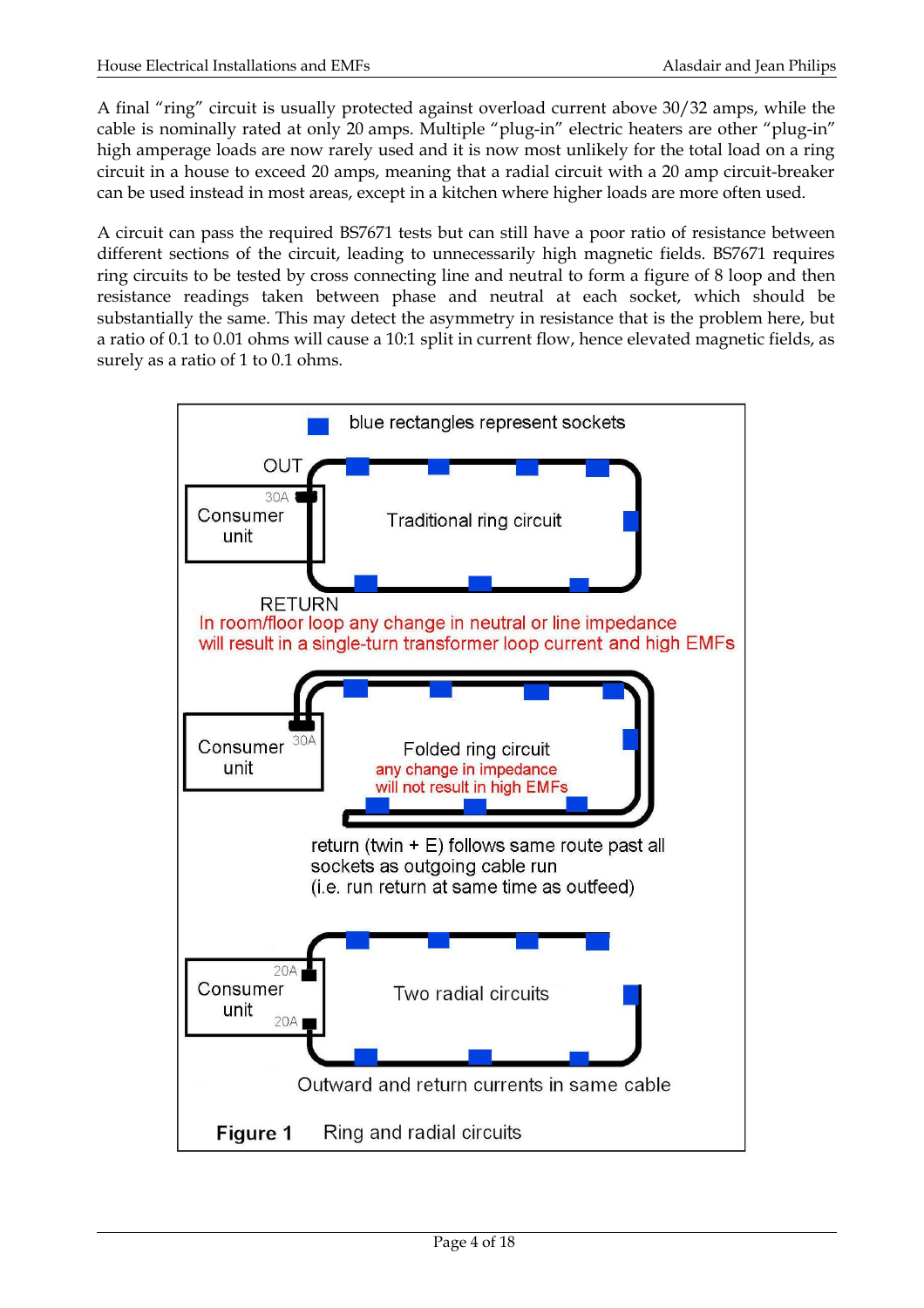In the worst case, which is surprisingly common, a Line or Neutral actually gets disconnected (often as a result of incompetent DIY) and this effectively results in a single-turn transformer loop. When a significant load is applied, the magnetic field in rooms throughout the inside of the ring can rise to many microtesla.



Comment:

For situation 'B'  $\sim$  this is with phase and neutral broken towards opposite ends of the ring. For only one broken ring conductor, the EMF levels will somewhere between the levels shown as A (perfect condition) and B.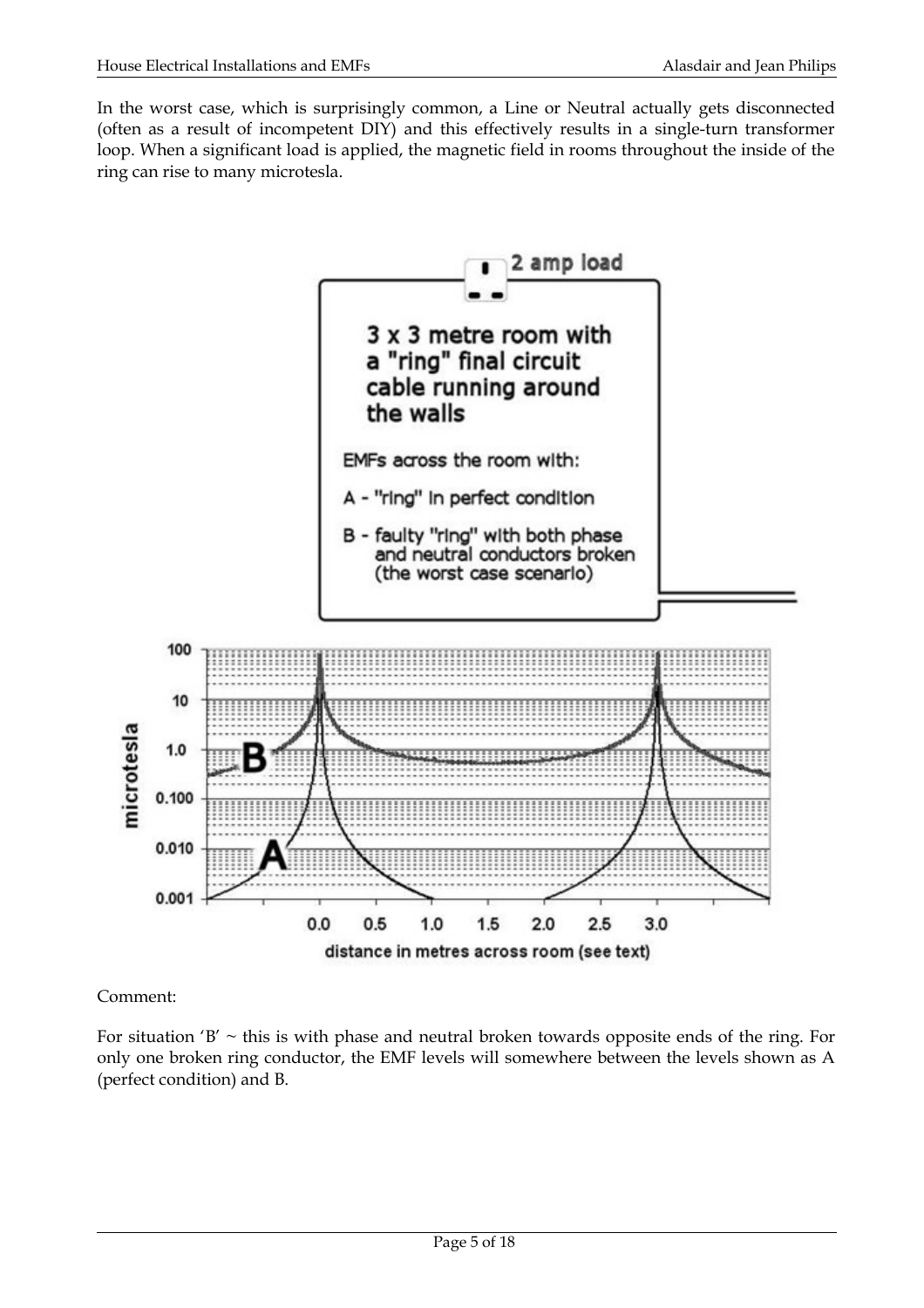## **Choosing a consumer unit**

The consumer unit is the "fuse box" which goes between the electricity meter and all the electrical circuits in the house. Modern units do not contain fuses, but miniature mechanical circuit breakers (MCBs) which have replaced them. They often also contain an extra protective device called a residual current device RCD, which replaces the isolator switch. Modern consumer units can also contain other devices such as time switches and door-bell transformers. In order to keep the electric fields in the house low, we recommend a metal consumer unit (the cheaper



ones, often used, are plastic and provide no electric field shielding). We also recommend the use of screened wire for the same reason - see the section on "Minimising Electric Fields".

> The purpose of the MCB is to protect the wiring of its circuit from excessive current due to an overload or short-circuit - in a similar but more controlled way than a wire fuse did. If the rated current is exceeded, the MCB will trip, and merely needs to be switched back on again to re-connect. It is more convenient than a fuse, and it is more obvious to see which one has tripped after a fault occurs. Common values are 6A or 10A for lighting circuits, 16A or 20A for radial power socket circuits and immersion heaters, 32A for ring mains, 7kW electric showers and electric cookers, and 40A or 50A for 8kW and larger ones.

RCDs (sometimes wrongly called Earth Leakage Circuit Breakers - see below) are primarily designed to protect against electrocution (death from electric shock) by detecting unbalanced current flows. The RCD monitors the balance of the Neutral and Phase currents and disconnects the circuit if any out-ofbalance current reaches a pre-set limit. Because under normal circumstances there should be very little earth current, they can be made very sensitive: 30 milliamps (0.03 A) is common, with 100 mA (0.1 A) for circuits with motors and higher current switched loads.

In some cases, the RCD does not protect all the circuits, in which case there is also an overall isolator switch to disconnect everything. This type of arrangement is called a "split load" consumer unit. Under the latest (2008)  $17<sup>th</sup>$  Edition UK Wiring Regulations (BS 7671) many more circuits are required to be protected by a 30 mA RCD and some consumer boxes now have two split multi-MCB circuit groups each of which is protected by an RCD. It is normal to feed a freezer from an unprotected circuit so that in the event of a trip while the house is unoccupied, it

will continue to function. Garages and outhouses are also often fed in this way if they have their own RCD, so that the main house RCD will not trip in the event of a fault. RCDs do not protect against overloads so must always be used in conjunction with MCBs.

An RCD usually protects several circuits, any one developing a fault will result in them all being disconnected. It can be better to use an RCBO (a combined MCB and RCB) for each circuit, though these are significantly more expensive and physically larger at the present time. Some advanced RCDs/RCBOs have extra features, such as detection of live/neutral reversal or earth disconnection (for which they need an earth sense wire).



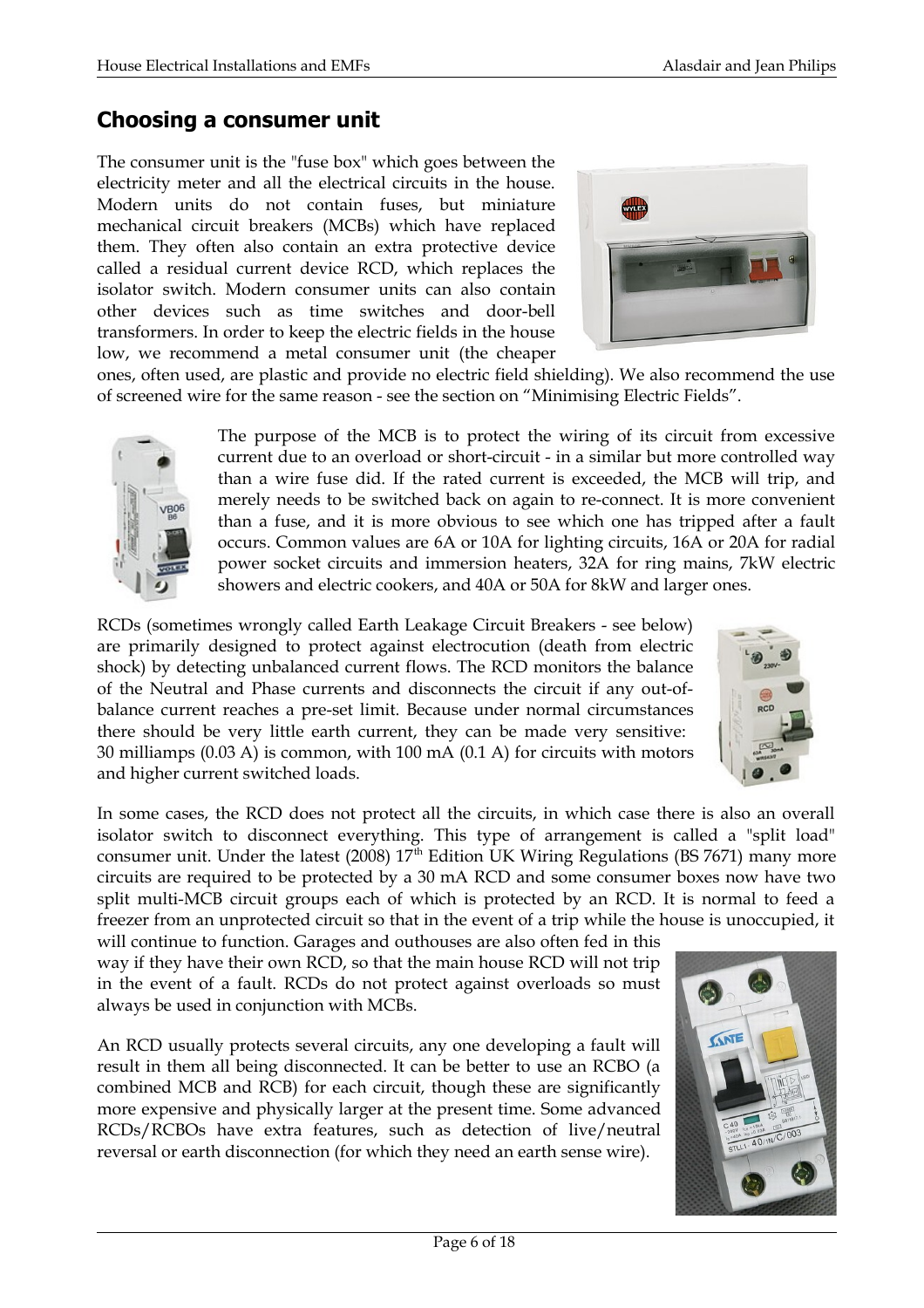RCDs are current operated, but there is also an older voltage operated Earth Leakage Circuit Breaker (ELCB). There is some confusion over these names. They sense the voltage between the earth of the protected area (e.g. all the sockets and pipes in the house) and "true" earth (the sheath of the incoming supply cable or an earth rod). When there is sufficient leakage current the ELCB will trip, disconnecting the circuits protected by it. It then has to be reset manually.

Voltage operated devices have the disadvantage that they can only detect leakage to the earth circuit that passes through them. Thus, they will not detect current passing through the body to the ground when using equipment outdoors, or to current passing through the body to plumbing if it is connected to the ground and therefore cannot be included in the protection circuit. They are now only used when the house is supplied by what is known as a "TT" system where a Protective Earth Conductor is not supplied by the electricity supply company and the house relies on a local Earth Electrode buried in the ground. Even where TT systems are used, an RCD is generally now preferred to an ELCB.



## **Here is a more detailed diagram of a traditional UK final ring circuit:**

An alternative for electrical designers and electricians who insist on "traditional ring final circuits" is the "folded ring". Two cables are taken together around the rooms, one connecting to the socket outlets and the other connecting to the final socket outlet to complete the loop. This ensures that magnetic fields are minimised.

Radial circuits have low emissions of magnetic fields. It is often possible to convert an existing "ring" final circuit into one long radial circuit without major rewiring by removing one end connection and lowering the value of the protective device to 20 amps. In other cases it is possible to break the "ring" near its middle and, likewise, protect the two new circuits with either one or two 20 amp circuit-breakers depending on the expected electrical loading. 2 x 20A radial circuits provides for more load than the original ring final circuit.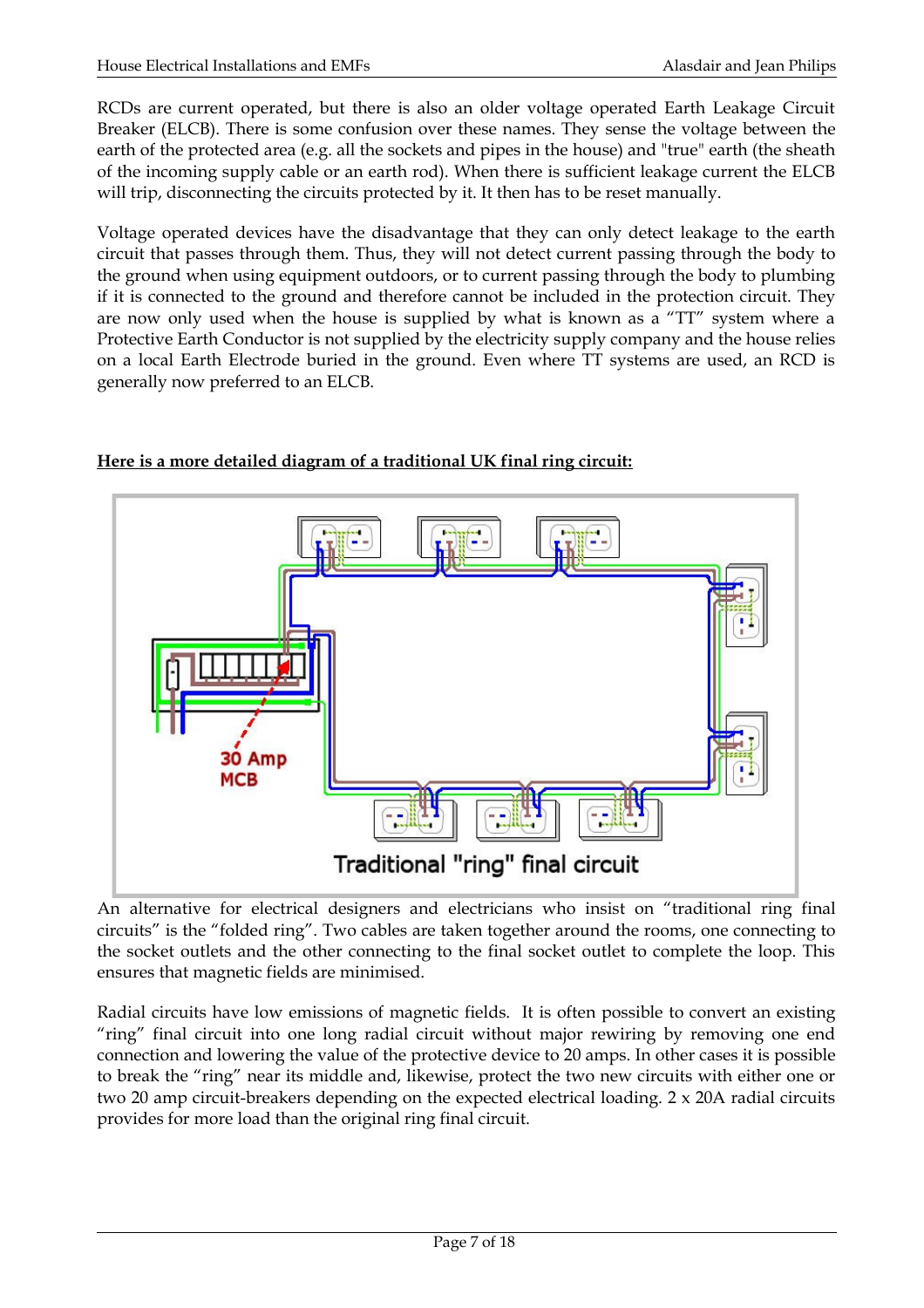

Residual Current protective Device (RCD) is used, any significant imbalance in Line & Neutral currents (i.e. any Net currents, which will almost always raise magnetic field levels) will cause the circuit to trip out and indicate a fault. RCDs are usually double-pole devices that switch both the "line" and "neutral" conductors. They can cause unnecessary circuit trips when some high loads are suddenly applied to the circuit, especially if these are highly inductive or capacitive loads. An RCD can be combined with an over-current protective device (MCB) in one unit and it is then known as an RCBO.

It is now a legal requirement that any (newly wired) sockets that might be connected to an extension cable to be used outside (i.e. if they are close to a garden window) must be protected by and RCD or RCBO.

An earthed metal conduit system (with cables or insulated wires in metal pipes), with radial final circuits will always produce the lowest electric and magnetic fields. The earthed metal pipes completely screen the electric field but, generally, have little effect on the magnetic field.

Another common cause of high magnetic fields comes from poorly laid-out lighting wiring. When possible, Phase (Live) and Neutral conductors should always be run together, keeping the "go" and "return" currents together in the same cables. To minimise magnetic fields, both Live and Neutral should be taken to each luminaire (light) and then the Live take to-and-from each switch as a twin and earth cable. The Live and Neutral conductors should always be connected to the same circuit from the consumer box and should never be connected between different circuits.

It is not uncommon to find two-way switched lighting circuits that, incorrectly, interconnect different circuits. This is against the requirements of BS7671. It is important that such circuits are fed from only one Live and are kept with their own Neutral; special 3 core + earth cable (easily available) is required to do this satisfactorily.

## **Electric Fields**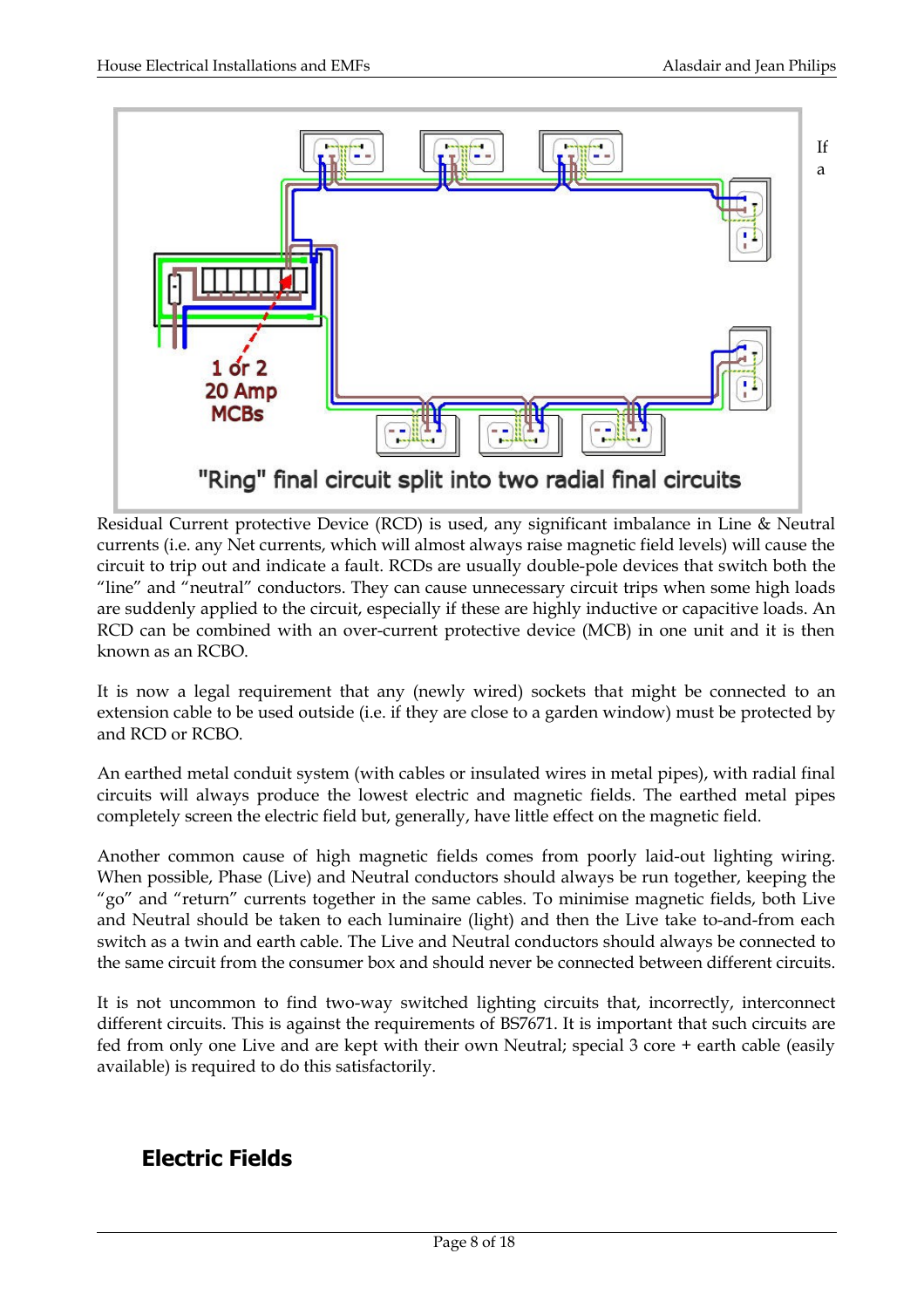Electric fields are present all the time the home circuits are connected to the mains and not just when current flows. A common cause of elevated electric fields is from the wiring of lighting circuits. It is not always obvious that these are the source, and care needs to be taken interpreting electric field readings taken with hand-held meters.

To track down the source it is worth referencing the meter to a known good electrical earth - it can then be used to pinpoint the live sources. Otherwise it is easy to become confused as electric fields can travel through conducting bodies (including people) and then return to a nearby earth such as a radiator. It is not uncommon to obtain apparently high electric field readings from a radiator, when the source of the field is actually below the floor and the radiator is acting as the return Earth, with the circuit connection being supplied by the person holding the meter.

Electric fields are produced by a conductor having a potential (voltage) on it with respect to earth, and an earthed metal conduit or screened cable system effectively provides an electrical screen around all such conductors.

The metal mountings for halogen lights should be earthed - this will significantly reduce the electric fields. Ideally, one side of the secondary of the low-voltage transformer should also be earthed, but this is not always possible with electronic low-voltage adapters that are often supplied nowadays. Metal radiators are normally earthed through the legally required earth bonding to the metal water pipes. If plastic pipes are used, it is still recommended that most metal radiators are earthed. This will require an earthing lead to the nearest mains electricity safety earth.

Mineral insulated cables (e.g. Pyrotenax) are screened by their metal outer covering, but are expensive to install. "Armoured" (steel wire screened) cables also emit very little in the way of electric or magnetic fields but are not suitable for general wiring.

**NOTE: There is a specific British Standard screened cable intended for fixed wiring installations. The standard is BS 8436:2004, Electric cables.** 300/500 V screened electric cables having low emission of smoke and corrosive gases when affected by fire. Screened cable to BS 8436:2004 is fully approved for domestic building installations. The soft skin fire cables described below are not intended for this application, although they are satisfactory and may legally be used to reduce electric fields. The other cables, described below, are approved (to BS 7629-1) for installations in the UK, but not specifically for residential installations. They are quite adequate (and maybe better for screening) but a "Part-P" electrical inspector may query their use. **BASEC** state that they **are** legal and suitable!

Most "FP200" type cables use a solid aluminium or copper screening sheath, however some fireproof cables use a (permitted) polyester screening/fire-protection tape that is not very electrically conductive and will not provide good electric field screening. The wires in the cores are identical for BS 7629-1 and BS 8436. The BS 8436 cable has the wires loose inside a strong circular aluminium circular screen which then has a PVC sheath bonded on to it. The 7629-1 cable has the screening foil tightly wound around the inner wires and then the outer sheath is extruded over the top leaving virtually no internal air spaces at all.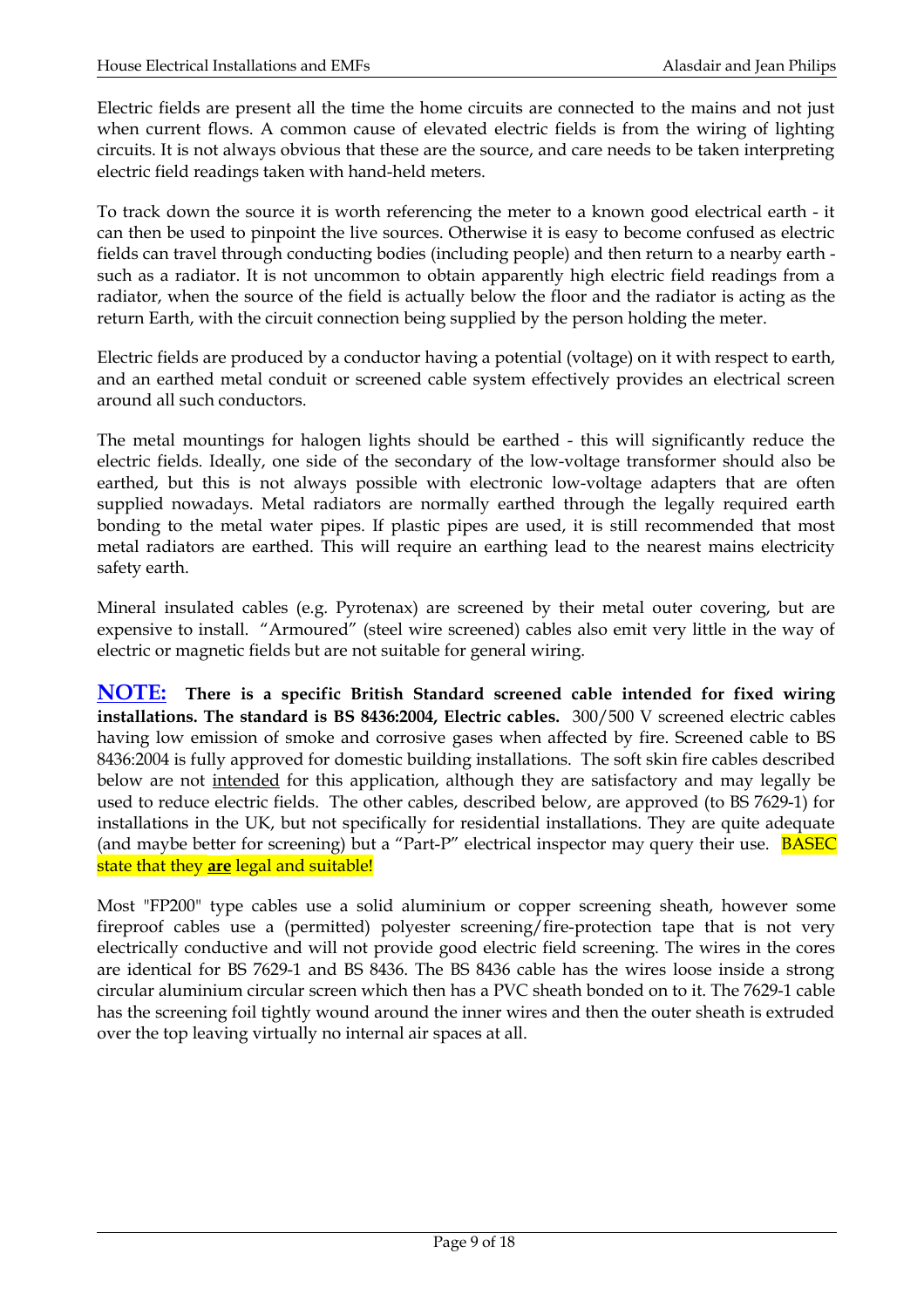### **We recommend 'Prysmian FP200 Gold' and also 'Noburn Platinum' fire resistant cable as both have proper metal aluminium earthing shields inside the cable around the wires. Both are very easy to work with (easier than standard twin and earth unscreened cable). No special glands are needed and the outer is very easy to cut round and strip off the inner wires.**

Please note that FP200 Gold is a Prysmian registered trade mark product, which complies with BS7629. It should not be used as a generic term for other manufacturer's products, especially as thicknesses and materials are frequently different and may have different characteristics. The above two cable types are fully compliant with BS7629-1 and are BASEC and LPCB approved.

In addition to approvals to BS7629-1 and BS6387 Category CWZ these cables have received BASEC and LPCB approval to BS5839-1:2002 for 'standard' applications. If you require a cable to purely reduce the electric field, and this cable is installed such that it is not required to meet clause 522.6.6, then these cables can be used. "By choice" you should use white (or black) sheathed cable to distinguish it from red alarm cables, but if you use the red cables for general purposes that should be clearly stated next to every consumer/distribution box/panel.

Although the screened cables are considerably dearer, the actual cost of the cable is only a relatively small part of the re-wire costs. Labour is usually by far the largest element. You should be able to get the cables locally, but if not these supply them. TLC will supply shorter cut lengths.

FP200:

<http://www.screwfix.com/p/prysmian-fp200-gold-2-core-white-1-5mm-100m-fire-protected-cable/86537> <http://www.screwfix.com/p/prysmian-fp200-gold-2-core-white-2-5mm-100m-fire-protected-cable/52629> Noburn cables:

[http://www.tlc-direct.co.uk/Main\\_Index/Cable\\_Index/Firetuf/index.html](http://www.tlc-direct.co.uk/Main_Index/Cable_Index/Firetuf/index.html) http://www.protectingpeople.co.uk/fire/performance\_cable/noburn\_platinum/index.htm

### **PYROTENAX Multi-Plus fire resistant cable**

This is another, dearer and stronger cableMulti-Plus is a multi-purpose screened and fire-proof wiring cable system from Tyco.

MultiPlus is a new generation of high performance cables which has been specifically developed to meet the ever changing needs of the modern building services installation. MultiPlus is a multi-purpose, simple to install, one step cable system. This is available at higher ratings (up to  $6mm^2$ )

http://www.tycothermal.com

There is also suitable, reasonably priced, screened flexible cable now available (types CY and SY), intended for eliminating electrical interference in industrial and commercial use. The braided screen is electrically separate from the insulated green/yellow earth conductor and they need to be connected at every junction point.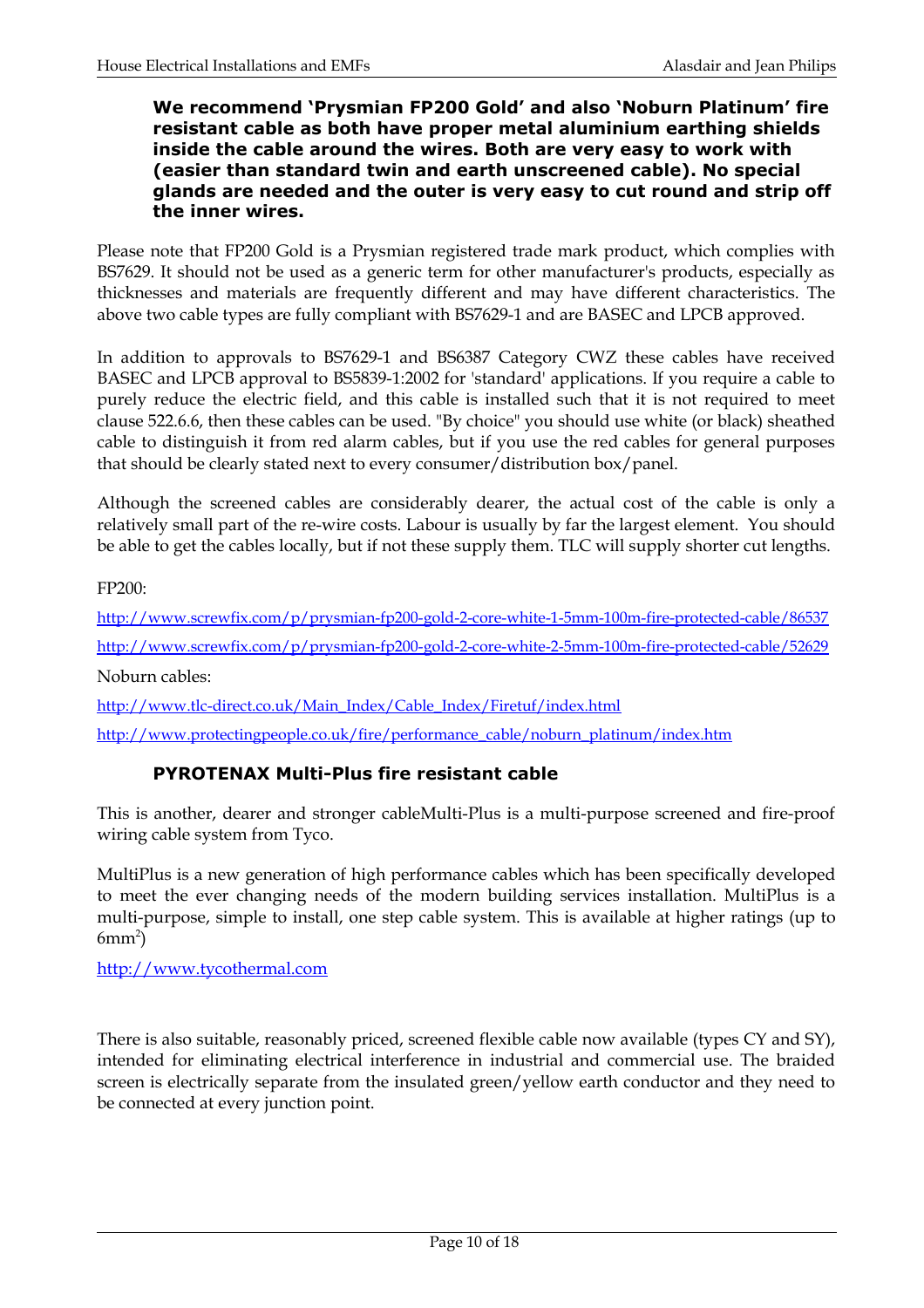

This can be used for flexible cords but should not really be used for rewiring a house.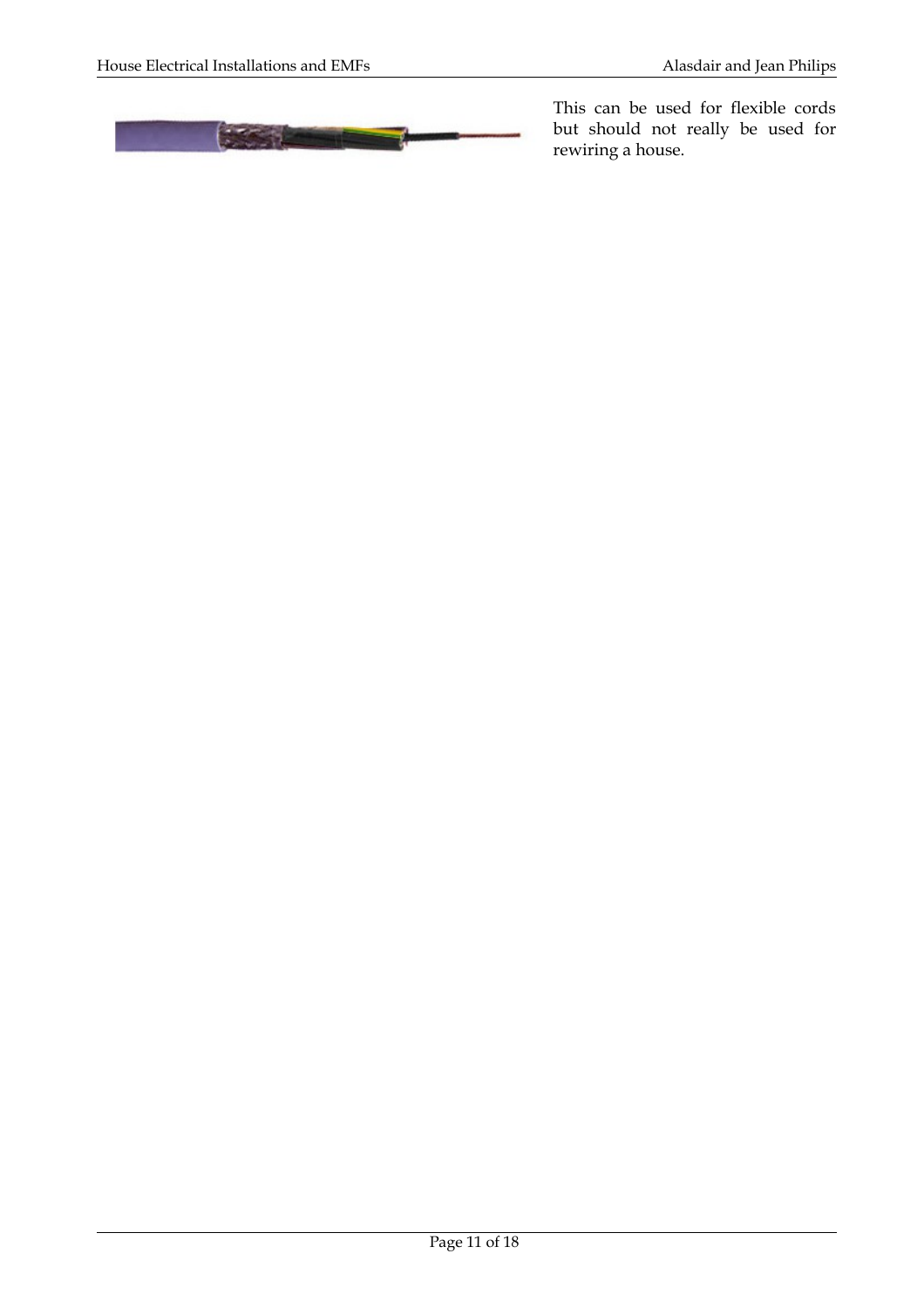### **Demand Switches**

"Demand switches" can be used to minimise electric fields from circuits which are not actually supplying power. A Demand Switch is an electronically controlled mechanical circuit breaker (MCB) that replaces the 230 volts AC with a low or a DC voltage that is then used to sense when a switch is closed, when the 230 volts AC is automatically re-connected to the circuit. These can be fitted in consumer units and wired in series with the circuit-breaker or fuse. They are not needed if metal conduit or screened cables are used in the installation, but can otherwise be useful for remedial electric field reduction.

EMFields stock the most commonly used and generally useful one from Gigahertz Solutions range. It can switch 16 amps and be used for lights (one or two circuits protected at 6A, or one at 10A and one at 6A) or radial power circuits (with a 16A MCB in series, one Demand Switch for each circuit). We do not know of a 30A one suitable for UK ring final circuits, but we would anyway always recommend splitting every ring final circuit into two radial circuits. They will each also need to be protected against overload using 16A MCBs.

To reduce electric fields in the home, it really is a much better long-term solution to rewire using screened cable. However, there are times where this is just too much work and expense and fitting a few demand switches is an easier and cost-effective solution.

It is usually necessary to install another consumer unit next to the existing one to take the demand switches. It is often easiest to have all the Demand Switches in the new consumer unit and keep the MCBs and RCDs in the existing one. The demand switches are fitted after the MCBs before the cables go off to the lights or to the power sockets. Demand switches do not offer overload protection.

## **External 'faults' in the supply that can cause high magnetic fields**

The Neutral conductor is connected to Earth at the local electricity substations and, with Protective Multiple Earthing (PME), at regular intervals along the low-voltage electricity distribution system in the locality. This can give rise elevated magnetic field levels, but it is difficult to get the electricity company to do anything about it as the levels are below the ICNIRP guidance of 100 μT and the electricity supply still seems to work correctly for users.

Generally, if an Earth facility is provided by the local electricity distribution network operator (DNO), the consumer's Earthing conductor is either connected to the neutral or the cable sheath/armour. **Neutral and Earth must not be connected together anywhere else in the building.**

An undetected Neutral to Earth short–circuit can cause a high magnetic field within a building. Insulation tests on the Live and Neutral conductors of each circuit will detect such a fault. Insulation tests must officially be performed when any wiring changes are made (though they often aren't as it is extra hassle for the electrician) and, ideally, at suitable periodic intervals when the building wiring is checked. A Neutral to Earth short-circuit contravenes the requirements of the IEE Wiring Regulations.

One problem that causes high magnetic fields due to external distribution problems, but one that can be dealt with by the building owner, are "stray" net currents flowing on incoming metal gas and water pipes. These "stray" currents enter, or leave, the building and then transfer via the required electrical safety bonding to the electrical safety earth. The currents are easily detected by either holding a magnetic field meter next to the pipes where they enter the building (the fields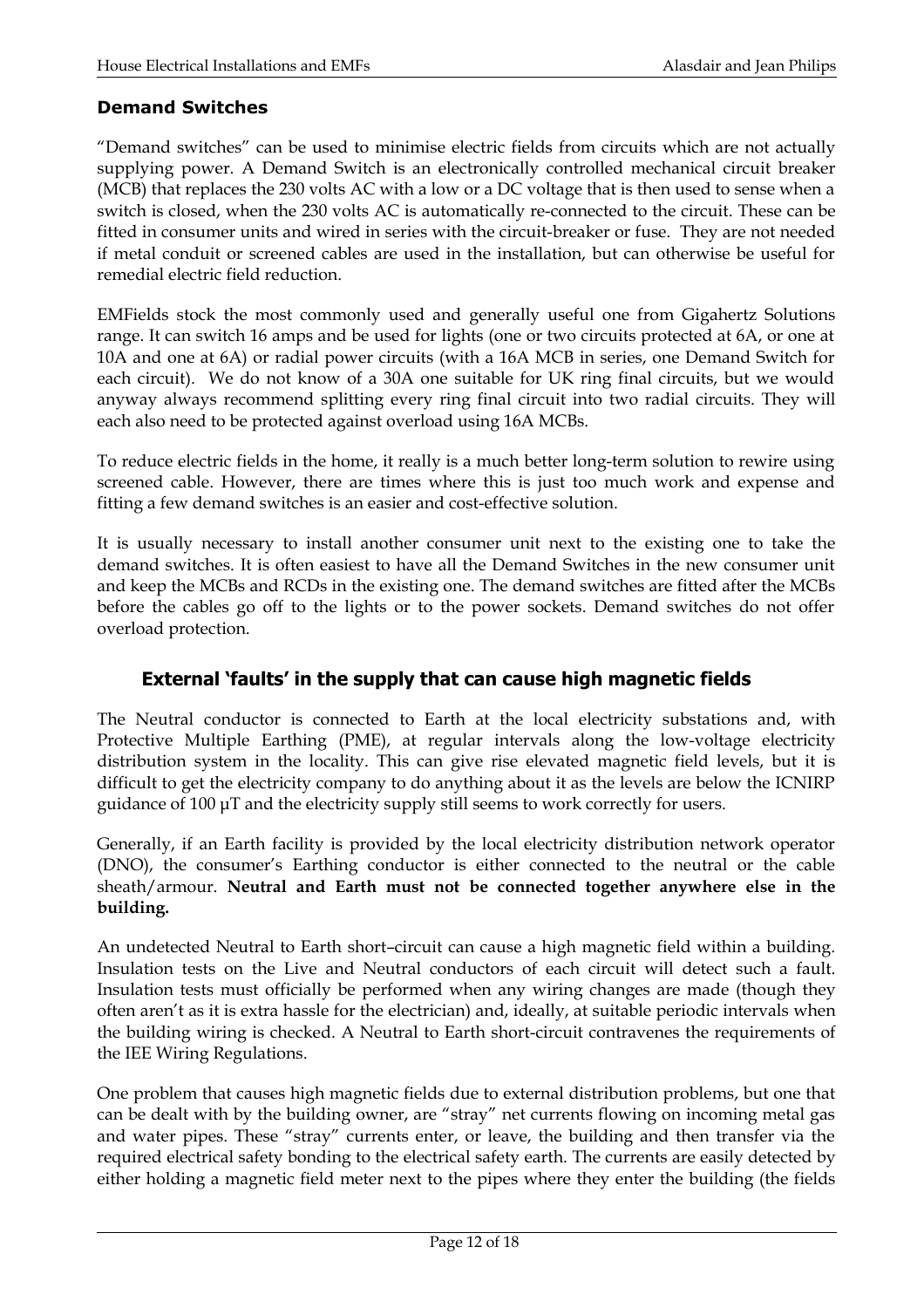will rise as you get closer to the pipe) or by using a clamp-ammeter around the pipe. Zero current should be flowing in the pipe. If there is more than about 10 or 20 mA (and it can be as high as several amps), then a short section of suitable plastic pipe should be inserted into the metal pipe. This will break the circuit and stop the current flowing.

**NOTE !** : Internal metal pipework must still be correctly Earth-bonded as per BS7671. Also, the incoming pipe should be isolated as near the ground as possible and any exposed pipe covered with insulating tape or sleeving as, under fault conditions, it would be possible for a significant voltage to exist between the house Electrical Safety Earth and the incoming pipe tail that could give rise to a voltage shock hazard.



Reducing Net Currents by isolating incoming metal pipes

## **IMPORTANT NOTES:**

Remember that electricity can be lethal, and all wiring installations should be checked by a competent person with suitable test equipment to ensure that they are safe and that they fully comply with the UK BS7671 Requirements for Electrical Installations.

The Building Regulations (Part P) set out the latest applicable requirements. It is not worth taking any risks with electrical safety in the course of trying to reduce EMFs – in the UK, about 20 people are killed by accidental electrocution each year.

We are aware that many trades people are set in their normal ways of doing things. Some of the techniques described in this article will be different from what they are used to doing.

We believe that the techniques and materials described in this leaflet will provide installations that comply with the latest thinking and requirements of BS7671.

If any electrician or electrical contractor disputes this then we would like to hear from them. Please email details to [info@emfields.org](mailto:info@emfields.org) or [info@powerwatch.org.](mailto:info@powerwatch.org)

It is now illegal for unqualified people to undertake major electrical work without formal independent third-party inspection and test.

Meters that measure both electric and magnetic fields can be hired or bought from EMFields <http://www.emfields.org/detectors/overview.asp>

*This leaflet was mostly written in 2007 and revised in 2009 and in September 2012 by Alasdair Philips, BSc(Eng), DAgE, MIAgE, MInstPhys, for Powerwatch and EMFIELDS.*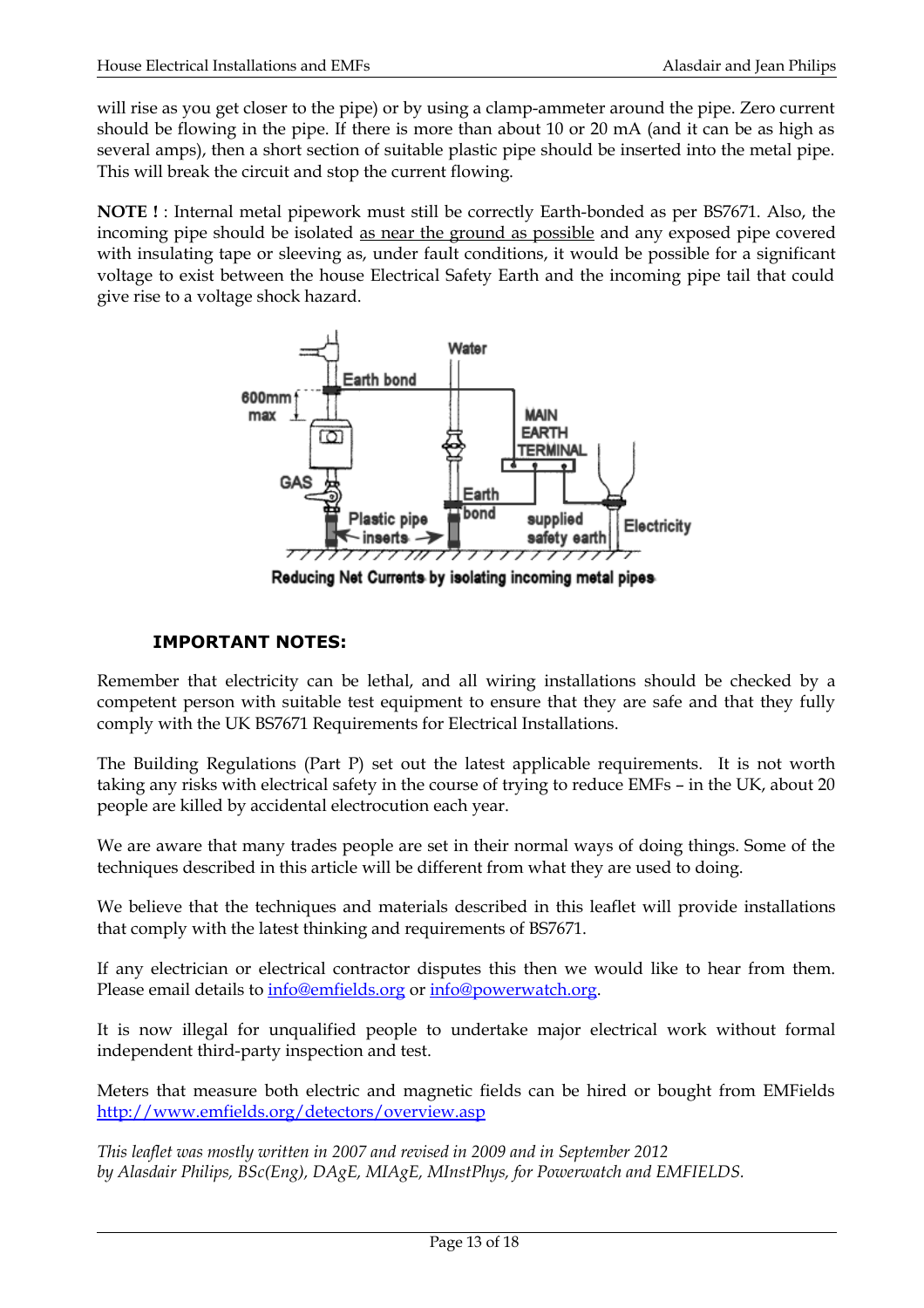# Wiring in homes - extract from SAGE Report

## This is extracted from the First Report (July 2007) of the UK Department of Health's SAGE working group on ELF EMFs.

## 3.1 Introduction

In all homes, the internal wiring makes some contribution to the electric and magnetic fields inside the home. For magnetic fields, however, normal, correctly installed home wiring is rarely a significant source of fields, because "go" and "return" currents are usually balanced and close together, resulting in a large degree of cancellation. Home wiring becomes a significant source of magnetic fields only if one of a number of specific features is present (described in more detail in Supporting Paper S9):

- A ring-main power circuit where, because of an interrupted conductor or a high-impedance joint, the phase and neutral currents split in different proportions round the two arms of the ring, resulting in unbalanced currents.
- A circuit, usually a two-way switched lighting circuit, where the phase and neutral currents flow different ways round a loop
- An accidental connection between neutral and earth within the wiring which allows some of the neutral current to return via earth and creates an unbalanced current
- Loops of current in the vicinity of the electricity meter and the consumer unit
- The electricity meter itself; traditional rotating disc meters produce relatively high magnetic fields, which fall off over a metre or so but which can be a significant source of exposure eg if a child sleeps with their head close to the meter, including on the other side of a wall.

The best data available in the  $UK<sup>1</sup>$  $UK<sup>1</sup>$  $UK<sup>1</sup>$  suggest that, of the 0.4% of homes (80,000 homes) where fields are greater than 0.4  $\mu$ T, perhaps a quarter or 0.1% (20,000 homes) are due to house wiring.

For electric fields, external sources of field are less significant inside the home because they are screened by the building structure. Wiring in the home is therefore a more significant source of field than for magnetic fields. In addition, the cancellation between phase and neutral is not as effective. Electric fields are produced by all wiring containing a live conductor, unless the wiring is contained in a metal conduit or has a screen in the sheath, and are present all the time.

For blocks of flats and apartments, we believe our analysis and conclusions about internal wiring still apply. In addition, however, fields can arise from the way electricity is distributed to the flats within a building. These issues will be considered by the next SAGE Working Group, on Distribution, discussed in Section 1.3.

## 3.2 Options for reducing fields from wiring in the home

We looked at a long list of possible options for reducing exposures, so as to be sure of covering everything relevant, including:

### **Primarily to reduce magnetic fields**

- Changing ring power circuits to radial circuits
- Inserting plastic sections in metal services such as gas and water pipes
- Keep "go" and "return" currents together at all times
- Protect whole installation with a residual current device (RCD, see Supporting Paper S9)

<span id="page-13-0"></span><sup>&</sup>lt;sup>1</sup> http://www.hpa.org.uk/radiation/publications/hpa\_rpd\_reports/2005/hpa\_rpd\_005.htm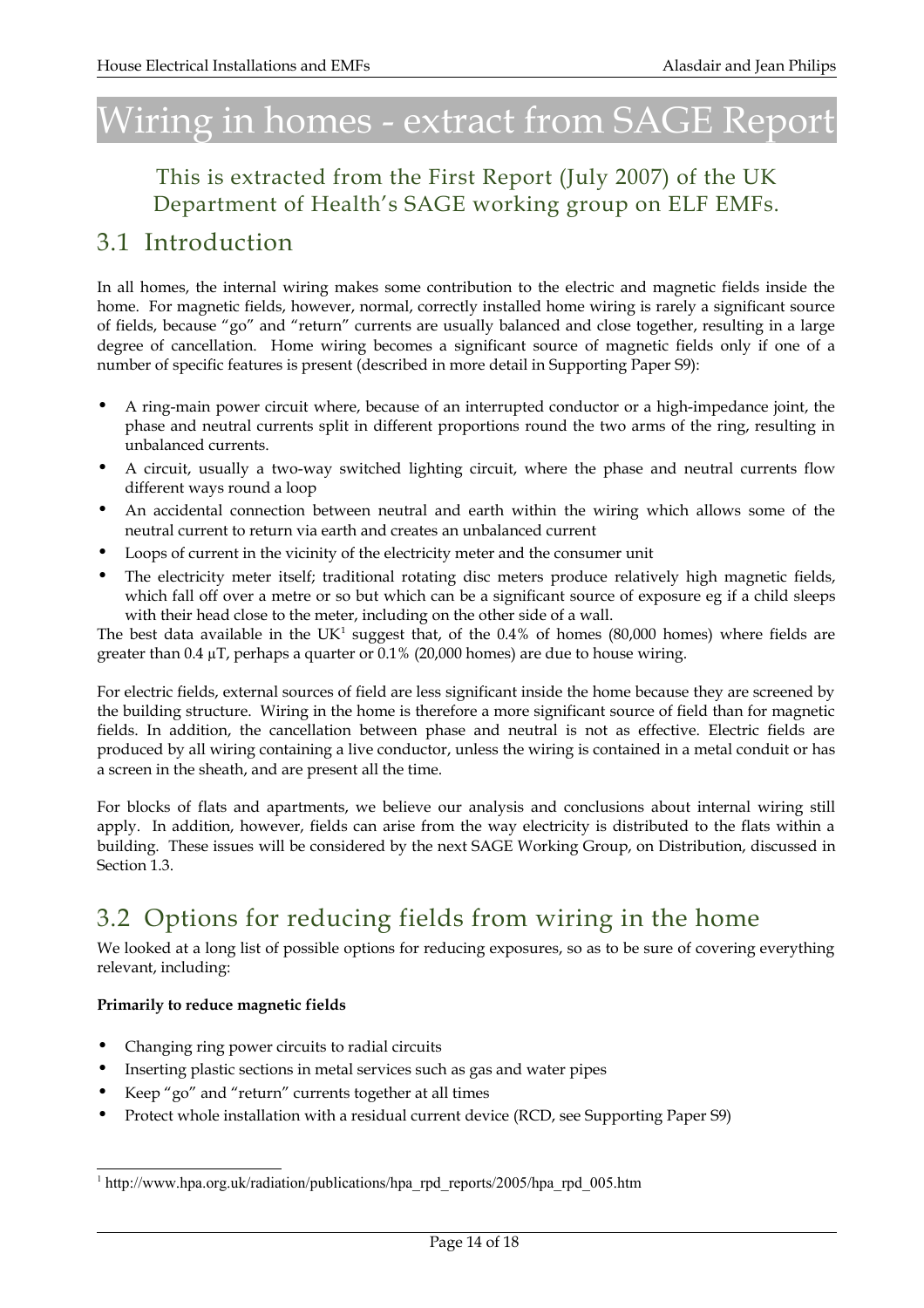### **Primarily to reduce electric fields**

- Placing all wiring in metal conduits
- Use all-metal accessories and mounting boxes
- Use cables with a screen
- String-pull or remote control light switches
- Locate sockets away from the bed
- Apply earthed metal screening tape over cables in walls and ceilings
- Use demand switches to disconnect voltage when circuit not in use

### **For both electric and magnetic fields**

- Site the meter and consumer unit appropriately
- Use extra-low-voltage circuits in homes
- Use DC circuits in homes

### **To allow people to know about and reduce their exposures by their own actions**

- Labelling of meter and installed equipment
- Requiring a document in each home recording the fields

### **We assessed these options against the following criteria:**

- Safety
- Effectiveness at reducing fields
- Level of technical difficulty
- Complexity to introduce
- Cost

## 3.3 Best available options

For wiring in homes, there is no single "best" option, and instead we have identified the following as best available package of options:

### **To reduce magnetic fields:**

- $^{35}_{17}$  Wire power circuits as radial circuits instead of ring circuits
- $^{35}_{17}$  Ensure that "go" and "return" currents are kept physically close together at all time, particularly in relation to two-way switching of lights and to the layout of underfloor heating cables
- $^{35}_{17}$  Protect the whole electrical installation with a residual current device (RCD)
- $^{35}_{17}$  Use electronic electricity meters rather than rotating-disc meters
- $^{35}_{17}$  Keep meter tails physically close together
- $^{35}_{17}$  Position consumer units (and rotating-disc meters) away from high-occupancy areas

### **To reduce electric fields:**

• Wire homes using cable which has a screen within the overall sheath

We have examined these options for their consequences, including safety. None have any serious problems, and specifically, we do not believe that any are less safe than at present, and some bring safety advantages.

These options could be applied to varying degrees, which we summarise in Table 3.1.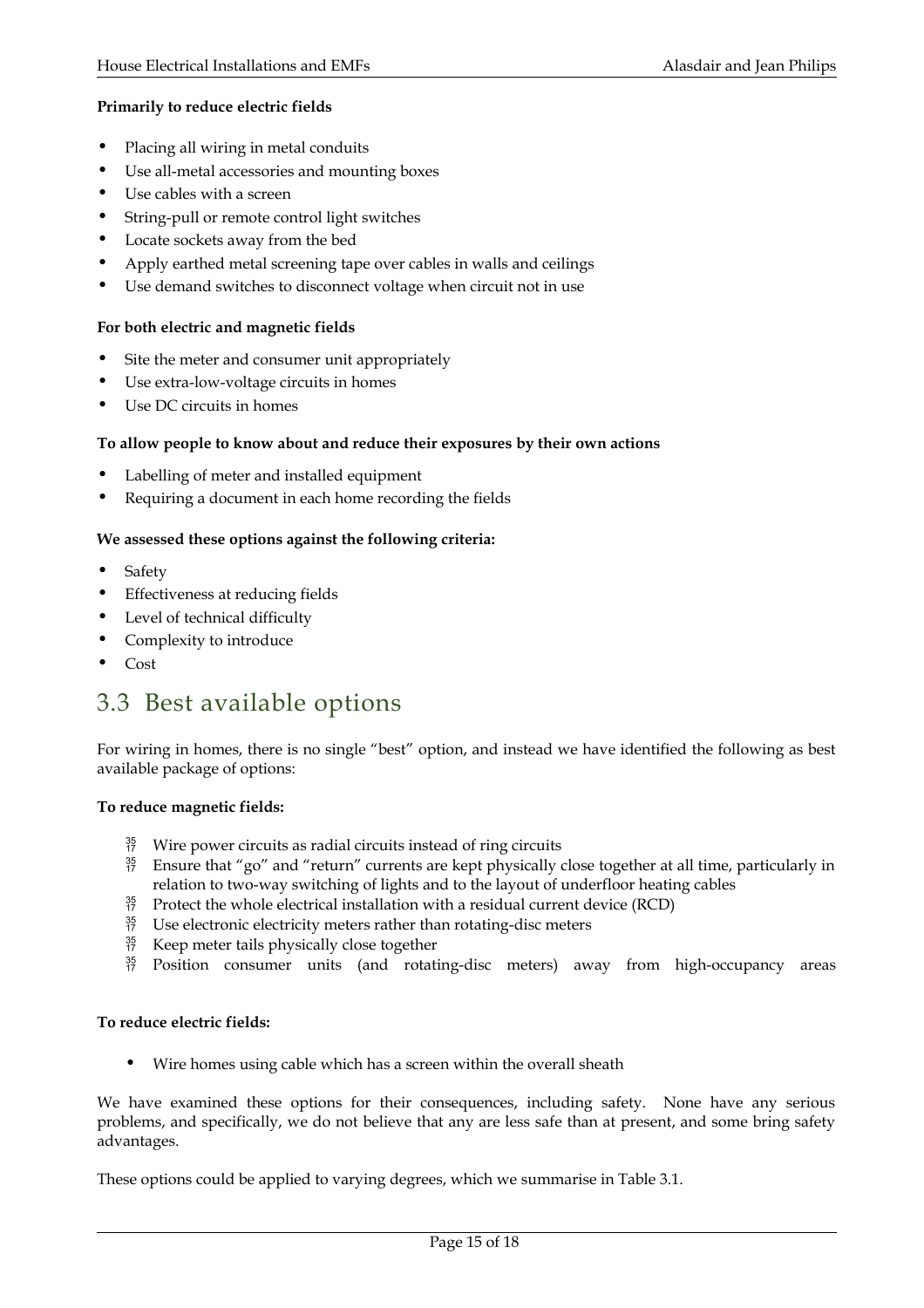|                                             | Precautionary Action                                                                                              | Implementation                                                                                          | Characteristics                                                                                                                                                                                                    |
|---------------------------------------------|-------------------------------------------------------------------------------------------------------------------|---------------------------------------------------------------------------------------------------------|--------------------------------------------------------------------------------------------------------------------------------------------------------------------------------------------------------------------|
| Range of options with increasing precaution | Do nothing; no change<br>to existing situation                                                                    | No legislation, regulation<br>voluntary<br>codes<br>or<br>needed                                        | No cost<br>Likely continuing dispute<br>Potential political fallout and continuing<br>criticism<br>No reduction in exposure levels                                                                                 |
|                                             | Provide information                                                                                               | No<br>legislation<br>or<br>regulation needed                                                            | Demonstrates acceptance of desirability of<br>reducing exposures<br>Empowers people to make a choice<br>Could either allay or aggravate public<br>concern<br>Low cost<br>Does nothing directly to reduce exposures |
|                                             | Voluntary<br>testing<br>$\left  \right $<br>homes for high fields.<br>Remedial action paid<br>for by householder. | No<br>legislation<br><b>or</b><br>regulation<br>needed.<br>Agreed procedures and<br>training for tests. | Empowers people to make a choice<br>Take up may be low (based on radon<br>experience)                                                                                                                              |
|                                             | New wiring practices<br>for all new homes                                                                         | <b>IET</b><br>guidance<br>to<br>electricians<br>Changes<br>Wiring<br>to                                 | Reduces exposures in new homes and<br>when homes rewired<br>Additional cost                                                                                                                                        |
|                                             |                                                                                                                   | Regulations<br>Building<br>or<br>Regulations                                                            |                                                                                                                                                                                                                    |
|                                             | Mandatory testing<br>existing<br>homes<br>and  <br>remediation                                                    | of Building Regulations or<br>regulation<br>other<br><b>or</b><br>secondary legislation                 | More effective at reducing high fields now<br>Considerable extra cost<br>Training for electricians                                                                                                                 |

(shaded areas show SAGE's preferred options)

## 3.4 Conclusions

As discussed in Section 2.1, our primary focus is to reduce magnetic fields, because it is these which are most strongly associated with childhood leukaemia. For electric fields, we consider more research would be desirable. To apply our package of options to reduce magnetic fields to a new home or when completely rewiring an existing home would, we estimate, cost an additional £20. The benefit in terms of reduced cases of childhood leukaemia ("WHO/HPA"), even assuming that magnetic fields are causal, we estimate as £1 per new home (the details of how we derived these figures are in Supporting Paper S10). Considering other adverse health effects as well as childhood leukaemia ("California", as discussed in Section 1.1) would strengthen the case for these options, but amongst the stakeholders within SAGE we do not have agreement on whether this is appropriate. Therefore, we do not have a clear justification for this package of options in health cost-benefit terms. However, in view of the small absolute cost per home, particularly when seen in the context of the total cost of building a new home, and the fact that there is a trend for some of these options to happen anyway for other reasons, we nonetheless recommend that this package of options should be implemented.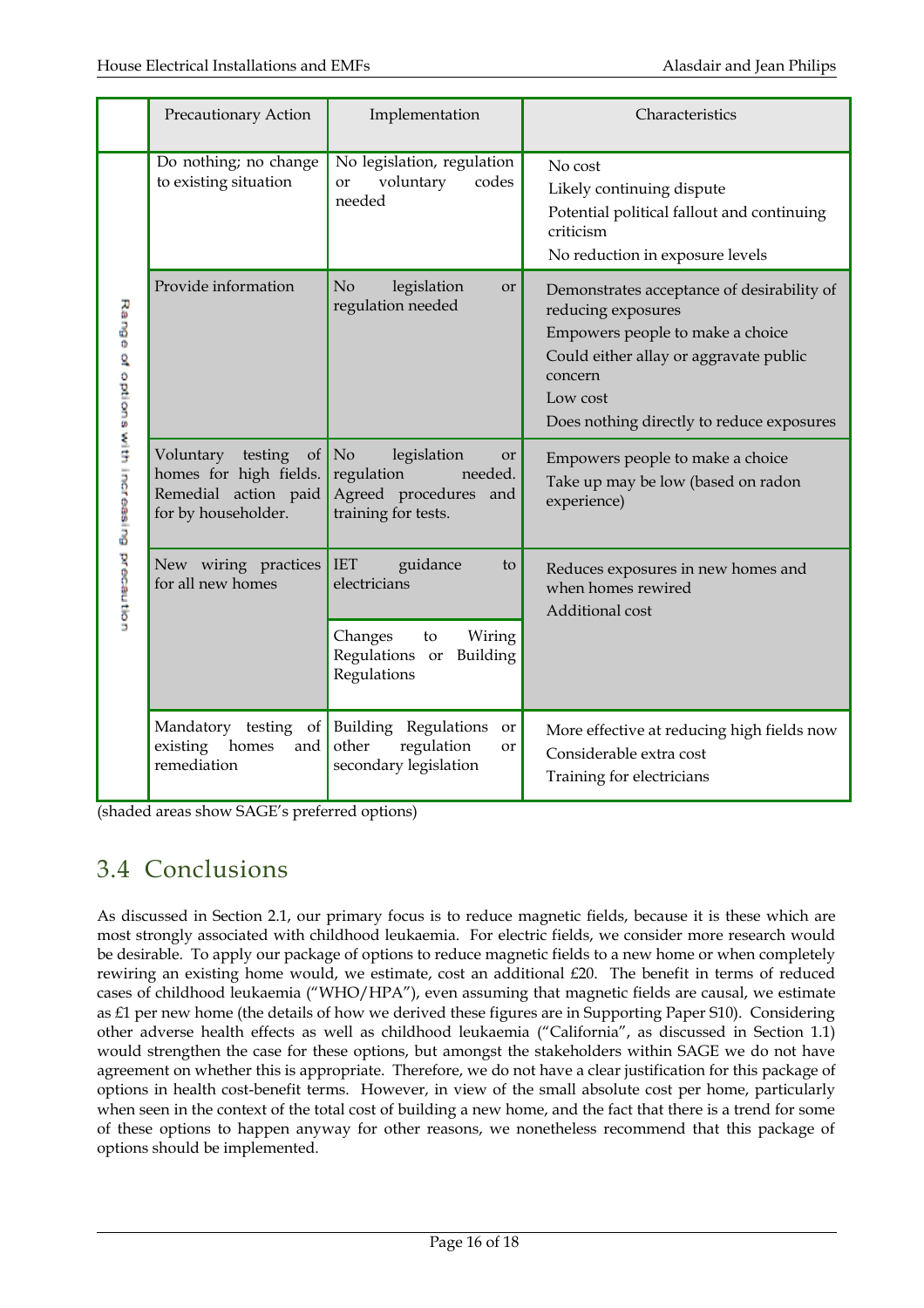#### **Therefore we recommend that:**

- **The IET should issue guidance to electricians (contained either in the On Site Guide or as a separate Guidance Note) recommending the change to radial power circuits, keeping "go" and "return" currents together, and keeping meter tails together. The IET Wiring Regulations Policy Committee should consider this, and the Government representatives on this committee should take responsibility for monitoring acceptance and implementation of this recommendation. We considered the alternative of recommending a change to BS7671 (the "wiring regulations"), but felt that guidance to electricians would be just as effective and easier to achieve.**
- **BS7671 should be changed to require RCDs for the whole installation. We understand this is likely to happen with the next revision in January 2008 anyway, but if it does not, then the IET should implement it as guidance for electricians as for the previous options.**
- **Use of rotating-disc electricity meters should be phased out. There is already a strong trend to this and 95% of meters currently being installed in new properties, and to meet recertification requirement, are electronic. However, it is not clear how this can be made mandatory.**
- **Alternatively, depending on how effectively a move to electronic meters can occur, CLG (formerly ODPM) should modify the Building Regulations to specify that electricity meters and consumer units for new homes should not be located close to high-occupancy areas.**
- **HPA should produce information for householders on sources of field and steps that can be taken to reduce them.**

These measures would result in the package of options being applied to new homes and when rewiring is taking place anyway. We do not believe it is justifiable to require these options to be applied retrospectively in all homes. However, if a test shows that high-magnetic fields are present in a home due to some feature of the wiring, we believe it is sensible to take actions to reduce the field, using whichever of these options is appropriate to the source of field that has been identified. Taking such action would also be justified in cost-benefit terms as shown in Supporting Paper S10.

#### **We therefore recommend:**

- **That where high magnetic fields as a result of house wiring are identified in an existing home, the source of those fields should be removed or remediated.**
- **To identify high fields in existing homes, it should be an option that a simple measurement of magnetic fields be performed when either a Periodic Inspection of the house wiring or a Building Survey in connection with the sale of the home is being performed.**

This would require at least some electricians and surveyors to be suitably trained and equipped. If this test identified high fields, identification of the source might require a separate visit by a more highly trained person. We describe the tests we envisage in Supporting Paper S11. In due course, in the light of experience, a separate decision could be made as to whether to make this test mandatory, perhaps as part of the home buyer's report.